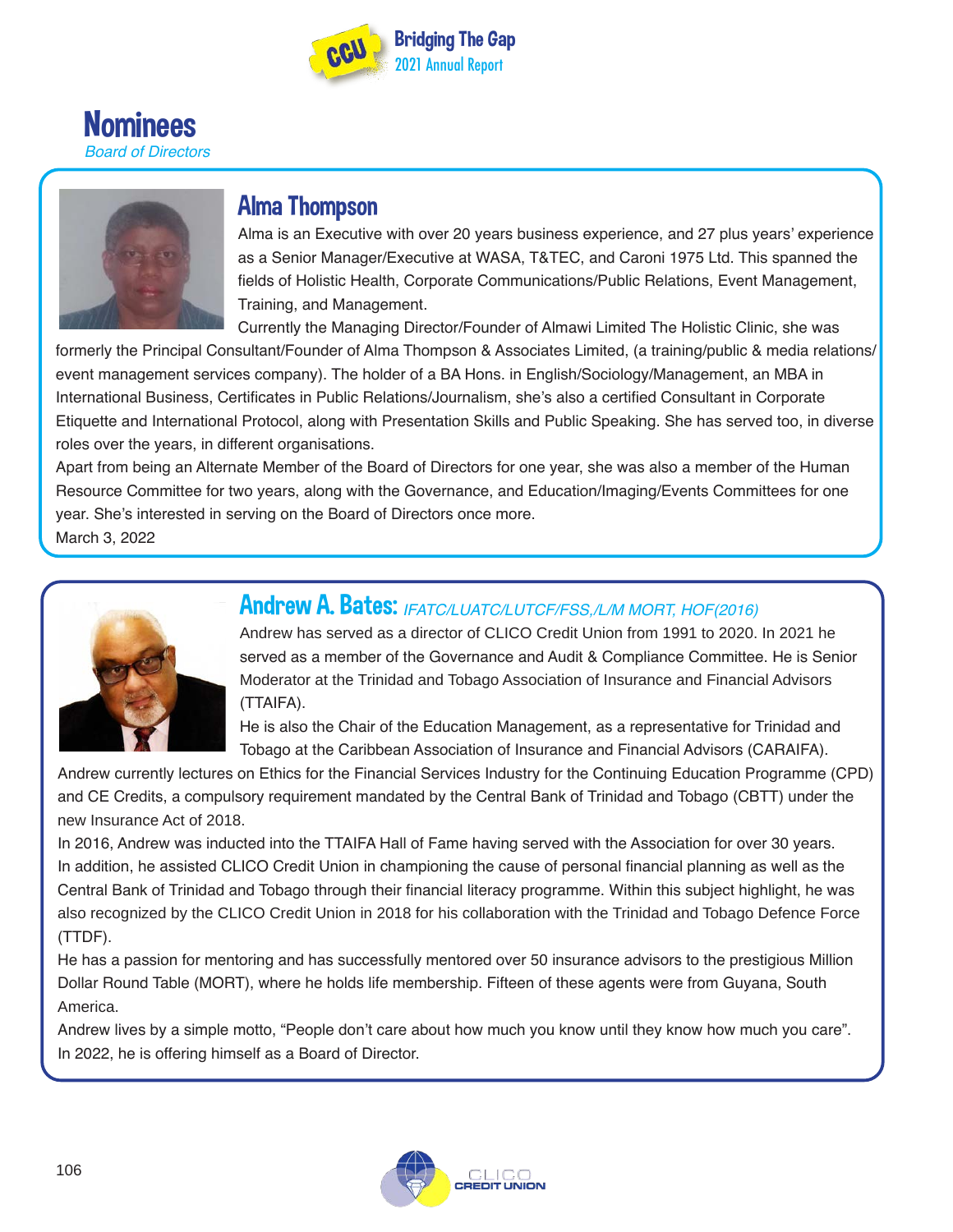



### **Camille Cumberbatch-Dhoray FCCA CA CFE MBA**

Camille is an officer of Colonial Life Insurance Company (Trinidad) Ltd and holds the position of Chief Audit Executive.

She is a former President of the Trinidad & Tobago Group of Professional Associations (TTGPA and former President of the Institute of Internal Auditors - Trinidad and Tobago Chapter {IIA-TT} after serving 4 years. She also held Council/Board and Committee positions at the Institute of Chartered Accountants Trinidad & Tobago {ICATT}.

Camille has over 23 years internal audit experience at senior levels within various industries, both in the private and public sector. She began her career at one of Trinidad's leading conglomerates, Neal & Massy Holdings Ltd. There she acquired significant internal audit experience in operational, financial and risk based auditing in Retail Distribution & Logistics, Automotive & Industrial, Energy, Information Technology and Financial companies throughout the Caribbean. Thereafter in 2001, Camille was employed with Ernst & Young Services Ltd., Business Risk Services where operational risk based audits and investigations were planned, executed and reported to clients in the energy, financial, insurance, telecommunications, aviation authority and media industries. She migrated from the private sector in 2008 and joined the Water & Sewerage Authority of Trinidad & Tobago - Internal Audit & Compliance Division until March 2012. •The highlights of her professional life in the Internal Audit Profession, Consultancy and Governance fields are as follows:

- Facilitated training locally and in the Caribbean for Private & Public Sector Internal Auditors, Credit Unions and Boards of Directors;
- Served as a Director for PETROTRIN and PEAPSL in 2017;
- Risk Assessments and Enterprise Risk Management
- Development of Internal Audit strategic and annual business plans and programs;
- Documentation of processes to identify business, strategic and governance risks, controls and gaps;
- Development of policies and procedures for different industries;
- Performed financial and operational internal audits;
- Conducted Fraud and Special Investigations for various entities.

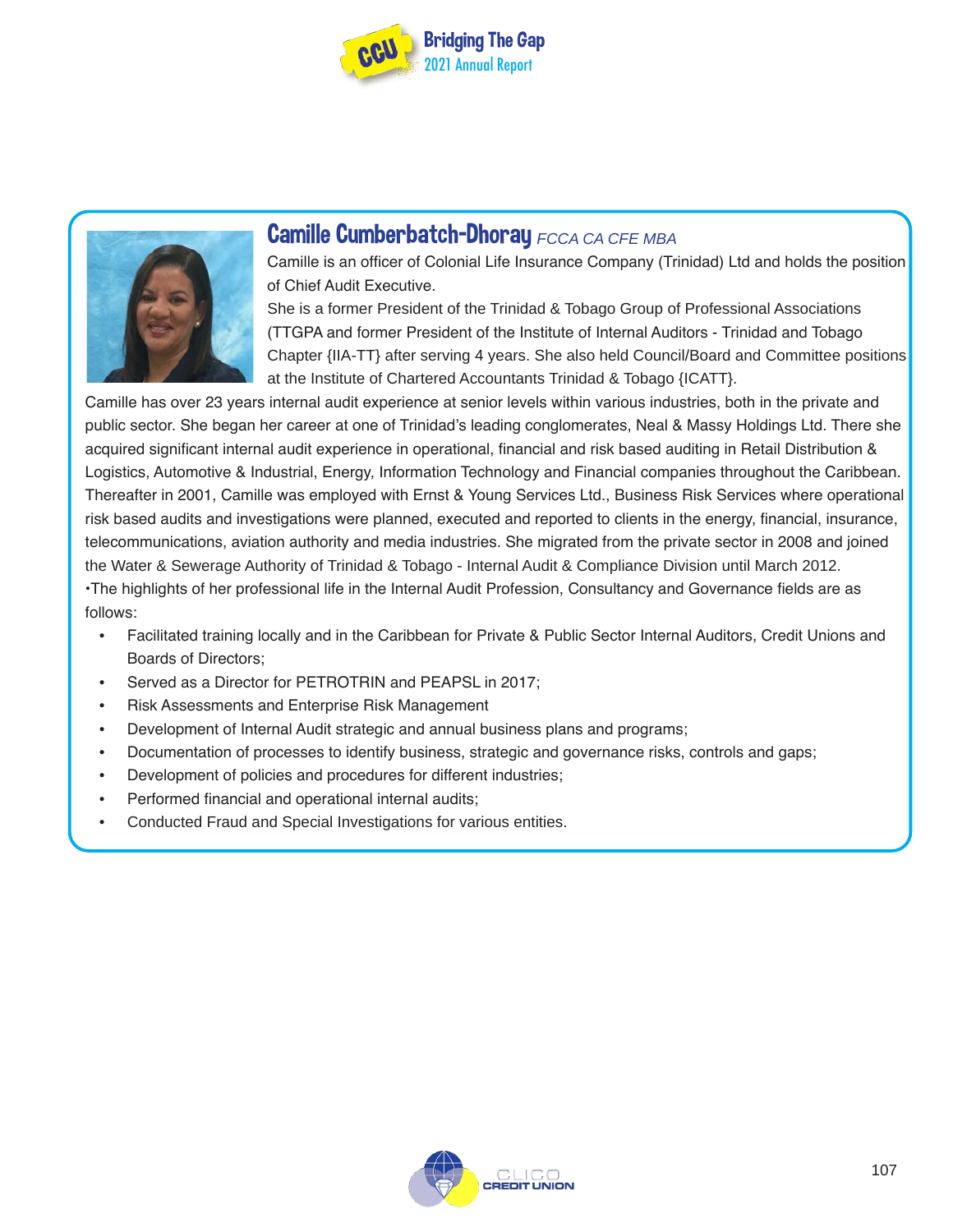



## David Scanterbury

Warrant Officer Class 1 (Retired) David Anthony Scanterbury was born in the Republic of Trinidad and Tobago and graduated from the Belmont Boys' Secondary School in August 1972. He enlisted in the Trinidad and Tobago Regiment in September 1974 and attended Basic Training at Teteron Barracks, Chaguaramas.

Throughout his more than 28-year career, he has held every key non-commissioned Officer (NCO) leadership position from Section Commander, Platoon Sergeant, Company Quarter

Master Sergeant, Company Sergeant Major, Regimental Sergeant Major and Command Sergeant Major of the Trinidad and Tobago Regiment.

Mr. Scanterbury' s career highlights include, his participation in Operation Restore Democracy (Haiti 1994) and being the first member of the Trinidad and Tobago Defence Force selected to attend the United States Army Sergeants' Major Academy from August '98-May '99.

Mr. Scanterbury served as a member of the Private Security Network Commission (PSNC) and later held a Board Member position on the National Security Officers' Foundation (NSOF). Mr. Scanterbury now holds the position of the Chief Operating Officer and Board Member of Premium Security Services Limited (PSSL).

Mr. Scanterbury's awards and decorations include the Defence Force Efficiency Medal, the General Service Medal for loyal and meritorious service during the 1990 insurrection and the United States Army Achievement Medal for exceptionally meritorious service while serving as the Company Sergeant Major, Bravo Company during Operation Uphold Democracy in Haiti (1994).



## Doril Ann Beckles-Lamont

Doril Ann Beckles-Lamont - Was admitted to practice as an Attorney at Law in 1991 after having received a Bachelor of Laws (Hons) from the University of the West Indies (1989 Cave Hill Campus, Barbados) and a Post Graduate Legal Education Certificate from Sir Hugh Wooding Law School (1991). She also holds a Master of Science Degree from the University of the West Indies in International Relations.

Following her admission to practice she served at several State Enterprises and in the

private Sector. In 2010 she embarked into her own Private Practice (Hebson Beckles Lamont and Co.) which continues to today with a focus on Civil Litigation as an instructing Attorney and Corporate Consultancies. Her working experience includes the follows:

- The National Insurance Board ( Attorney at Law)
- The Public Transport Service Corporation (Corporate Secretary)
- North West Regional Health Authority (Vice President Legal)
- Tobago Plantations Limited (Head Legal)
- PLIPDECO ( Legal Consultant)
- UDECOTT ( Corporate Secretary/Legal Consultant)
- Law Firm of Marean & Company ( Managing Partner)
- HDC ( Legal Consultant)
- Colonial Life Insurance Company (Trinidad) Limited (Legal Consultant/Assistant Secretary)
- British American Insurance Company Limited (Company Secretary/ Legal Consultant)

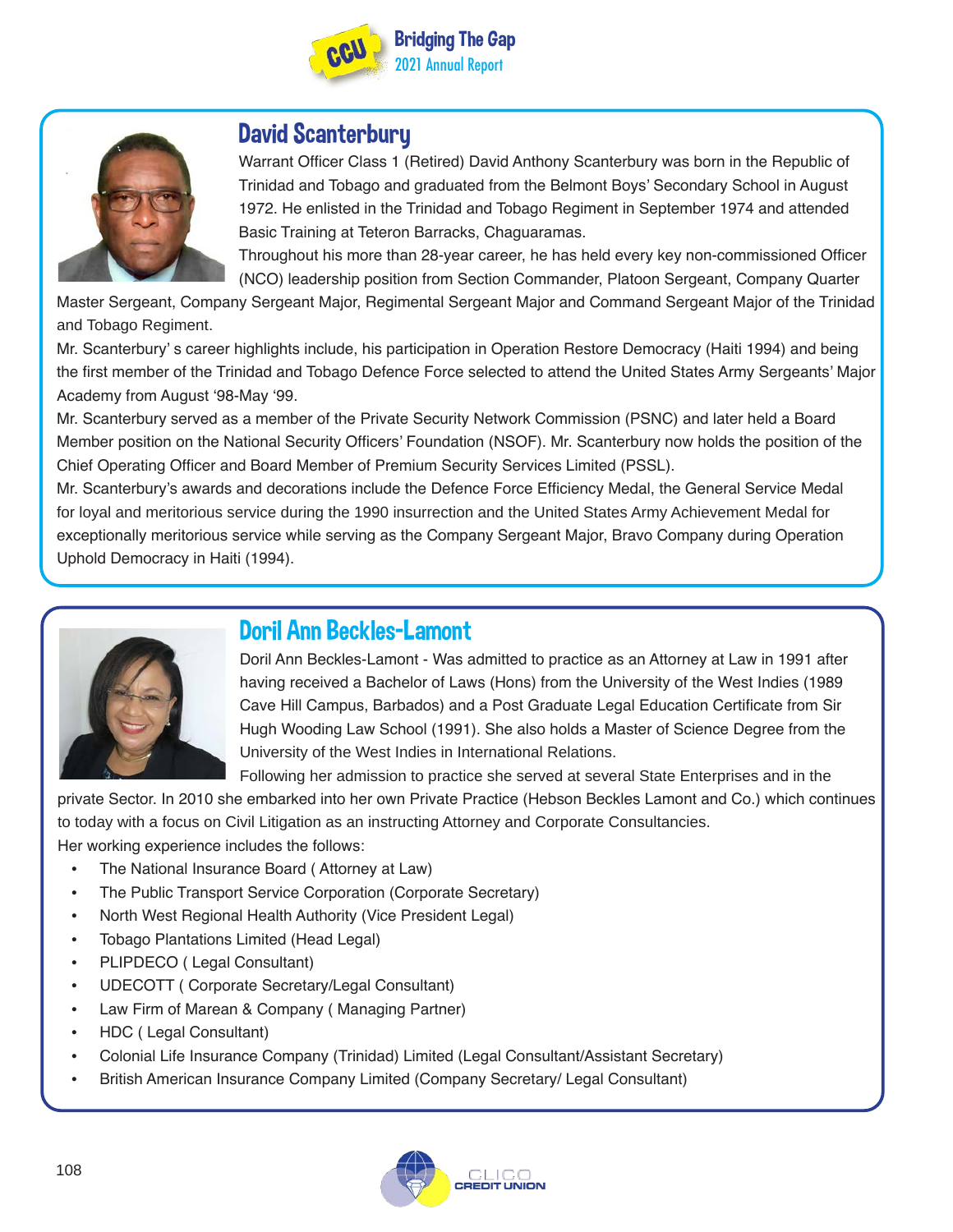



## Garnet Moe

My name is Garnet Moe, I am a Christian, husband and father. Currently I work at Amalgamated Security Services Limited (ASSL) as a Regional Sales Executive. I hold a Bachelor of Science Degree in Security Administration and Management; I am a member of ASIS International through which I am a Certified Protection Professional (CPP) and a Certified Professional Investigator (CPI). I am a certified Defensive Driving Instructor and a certified OSHA consultant/trainer.

I have over three decades of experience in the Trinidad and Tobago Defence Force from which I retired in 2009, having attained the rank of Fleet Chief Petty Officer.

My passion is serving people and, in this vein, I was a member of the Lions Club; I am certified in Shelter Management and Disaster Preparedness. I have participated in several motivational sessions for youth/schools etc. As a member of Clico Credit Union I have actively engaged in recruiting members. When I joined Assl in 2014 I continued this thrust toward recruiting which resulted in many officers becoming members of CCU. I am an avid sports fan and in the arena of cricket, some consider me to be a 'statistician' of sorts.



# Jean-Marc Griffith

Jean-Marc Griffith is no stranger to Clico Credit Union. Having been a member of CCU for the past 9 years, Jean-Marc previously served on the Supervisory Committee as its secretary during the period 2018-2019 and again as its Chairman during 2020-2021. His most recent nomination saw him elected to the Credit Union's Credit Committee.

Jean-Marc's professional career spans over a decade at the T&T Defence Force. During his tenure at the Defence Force, Jean-Marc has represented Trinidad and Tobago within

the Caribbean, Europe and in Asia. He credits his military experience as having instilled in him, a high level of professionalism and experience, which he believes will enable him to continue adding value to the Credit Union and its membership.

His interest in finance saw him successfully complete the Internal Audit workshop conducted by the Cooperative Credit Union League of Trinidad and Tobago in 2018. He is also currently the Director of Community for Launchpool Ltd: a UK based digital-assets investment platform that serves customers across the globe.

The past two years has reshaped the way we all do business. Jean-Marc is keen towards utilizing new technologies within the Credit Union, in a manner that improves the speed and efficiency of the Member's experience, while meeting their ever changing financial needs. He is now offering himself for service once again, to Clico Credit Union's Board of Directors."

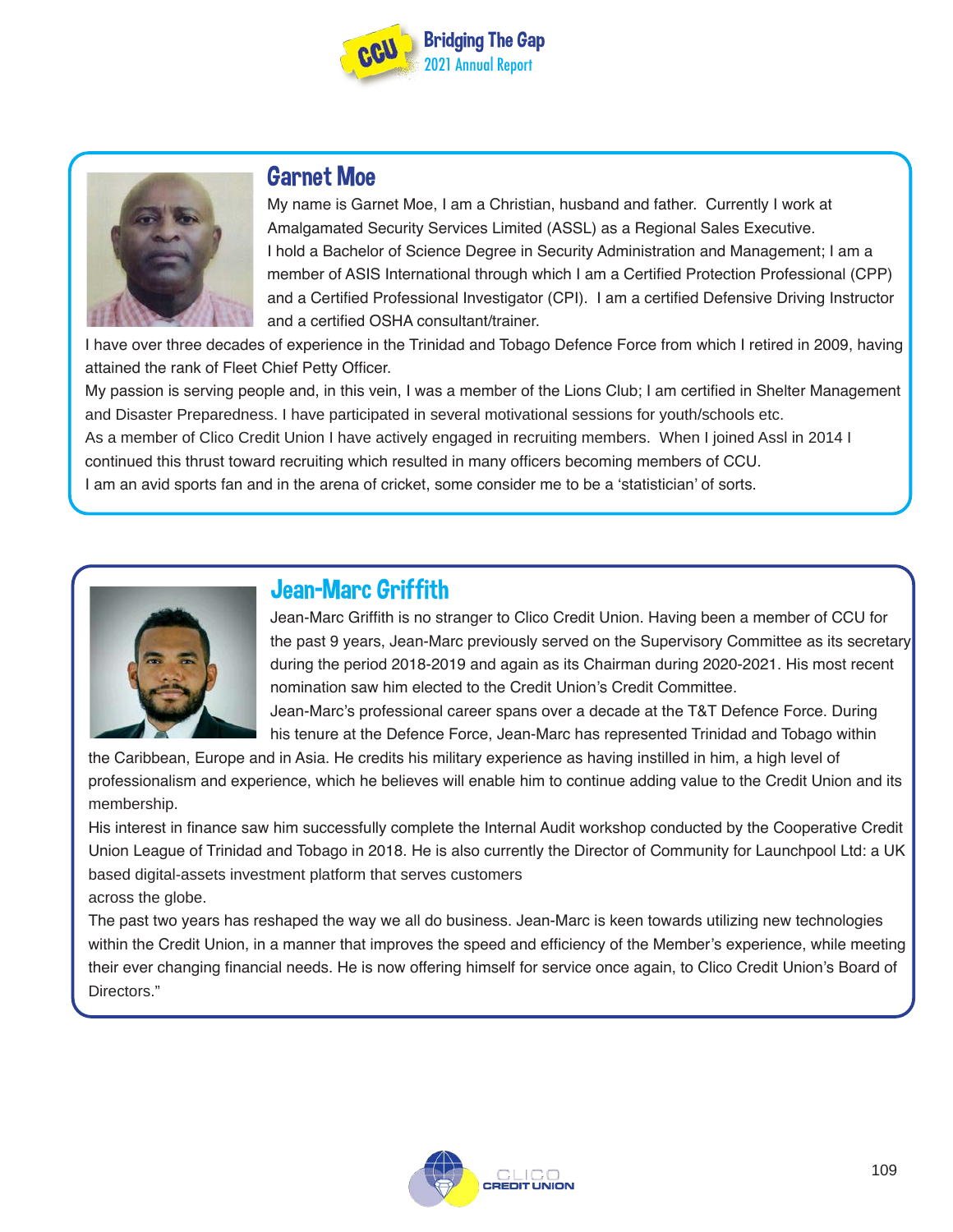



# Keon Lyons

#### LEADING WRITER

Trinidad and Tobago Defence Force Coast Guard Operations AREAS OF EXPERTISE

- Accounting for revenue, profit, and client satisfaction.
- Office management and administration not limited to Security Operations.
- Analytical assessment for future development and /or investment.
- Procurement, stores, records and risk management processes.

As a Leading Writer in the Defence Force with sixteen years of service Keon Lyons was able to navigate through various departments gathering knowledge as he succeeded in all positions he held. Concurrently he achieved his academic goals obtaining up to his Masters in Business Administration from the University of Bedfordshire. With integrity as his most prominent virtue, his tenure can attest that he is a committed team player in alignment with the credit union's philosophy to serve.

During his incumbency at the Defence Force thus far he assisted on the frontline in the coordination of the safety and security of the Fifth Summit of the Americas in Trinidad and Tobago in 2009 followed by the Commonwealth Heads of Government Meeting. Mr. Lyons played a critical role in rendering his project management expertise to the acquisition of the offshore patrol vessels to the Trinidad and Tobago government. He was also a part of the team responsible for the humanitarian deployment of troops regionally to preserve and restore life and peace in St Vincent and the Grenadines, Bahamas and Dominica to name a few. He also served in the human resource department in 2013 where he was specifically tasked with the assessment and selection of candidates. Another quality that speaks to his merit is his ability to take initiative. He was able to change the daily operations of the Command Staff office; a model which is followed to this day. Currently his roles include updating the serviceability reports of the assets within the Defence Force for preparation of operational duties, managing of staff to ensure there is adequate support to achieve command's intent, implementation of policies to improve the daily operations where customer, service and server meet simultaneously.

This being the first opportunity on a board, Mr. Lyons is not new to management, leadership and team building. Along with his various accomplishments he has been able to manage a business on the side for twelve years. He has also led his community's football team from getting the team together and seeking funding to traveling abroad for competitions. Overall he has been very influential in a personal and professional capacity, always providing support and encouragement to allow others to thrive.

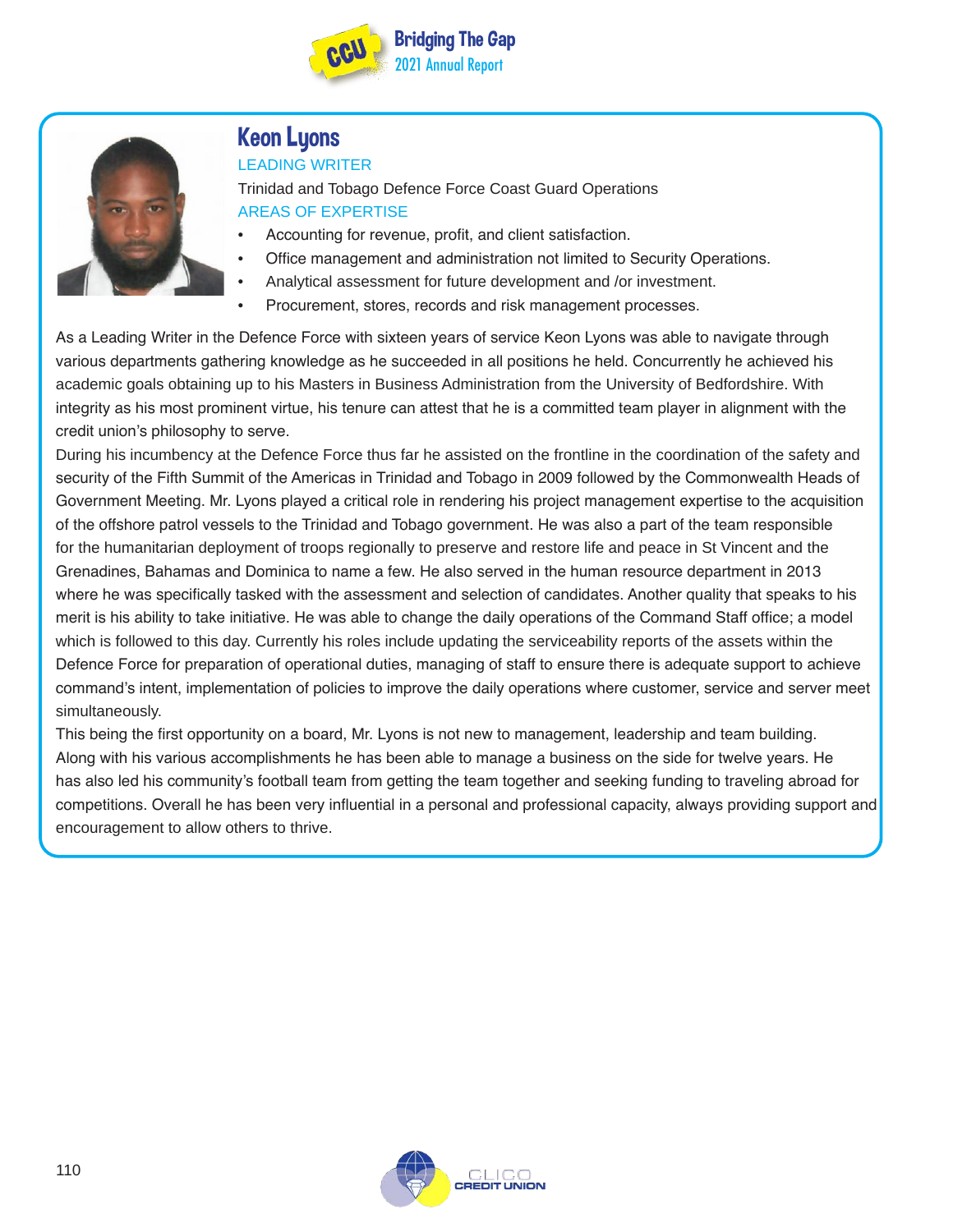



### Kerwyn Fisher

Kerwyn Fisher is a well-disciplined and military trained, result oriented, energetic individual. I execute my duties with alacrity and cheerfulness, while continuously seeking to learn new skills as well as improving on my professional work lifestyle. This is done through exposure in the operational, administrative, and logistical and strategic human resource management nuances in the maritime law enforcement.

Driven by the demand for safety and security of our country's maritime borders, timely

execution and implementation of international best practices and strategies which requires a keen understanding of the situational awareness that exists from a managemental context. Having high regard for authority and working in teams and sharing mutual respect for my colleagues and team members that fall not only within my span of leadership and management.

#### Key Accomplishments:

- Commendation f om the Commanding Officer for outstanding performance and dedication to duty which resulted in the successful maritime safety and security on multiple occasions of our country borders during multiple operations over various periods:
	- January to June 2016
	- January to March 2015
	- August to November 2014 (multiple commendations during that period)
- Privileged in being selected to be part of the Recruitment and selection board for prospective candidates of the 2017 recruitment intake into the TTCG.
- Selected as a subject matter expert to provide thought leadership and mentorship to the Tobago Roxborough community council. in planning and implementation of the community boat great race and community building exercise during my tour of duty in Tobago during the period 2018.
- Certified Coxswain (boat captain) lo operate multiple classes of marine vessels e.g. 20" to 40" interceptor vessels, Navigate 82" to 100" vessels with supervision.



### **Keyon Thomas**

Keyon Thomas possesses over twelve years of experience within the financial industry with over five of which involves directly reporting to the Chief Organizational Officer and leading teams of technology experts. He has over seven years as a Director in the Digital Signage industry. He has gained knowledge and skills in many facets of information technology from application development to network infrastructure management. He has led many projects for several years varying from the development and implementation of document management solutions, development and enforcement of information technology policies and procedures,

the implementation of branding solutions and digital transformation.

Keyon has attained an Associate Degree in Information Technology, a bachelor's degree in Computing, a Master's Degree in Business Development and Innovation and most recently the Project Management Professional (PMP)• from the Project Management Institute. With his extensive work experience and formidable education as the foundation for his skills and abilities he has worked with others to resolve technological issues faced by small businesses and promoted the shift to digital in a number of digital transformation initiatives.

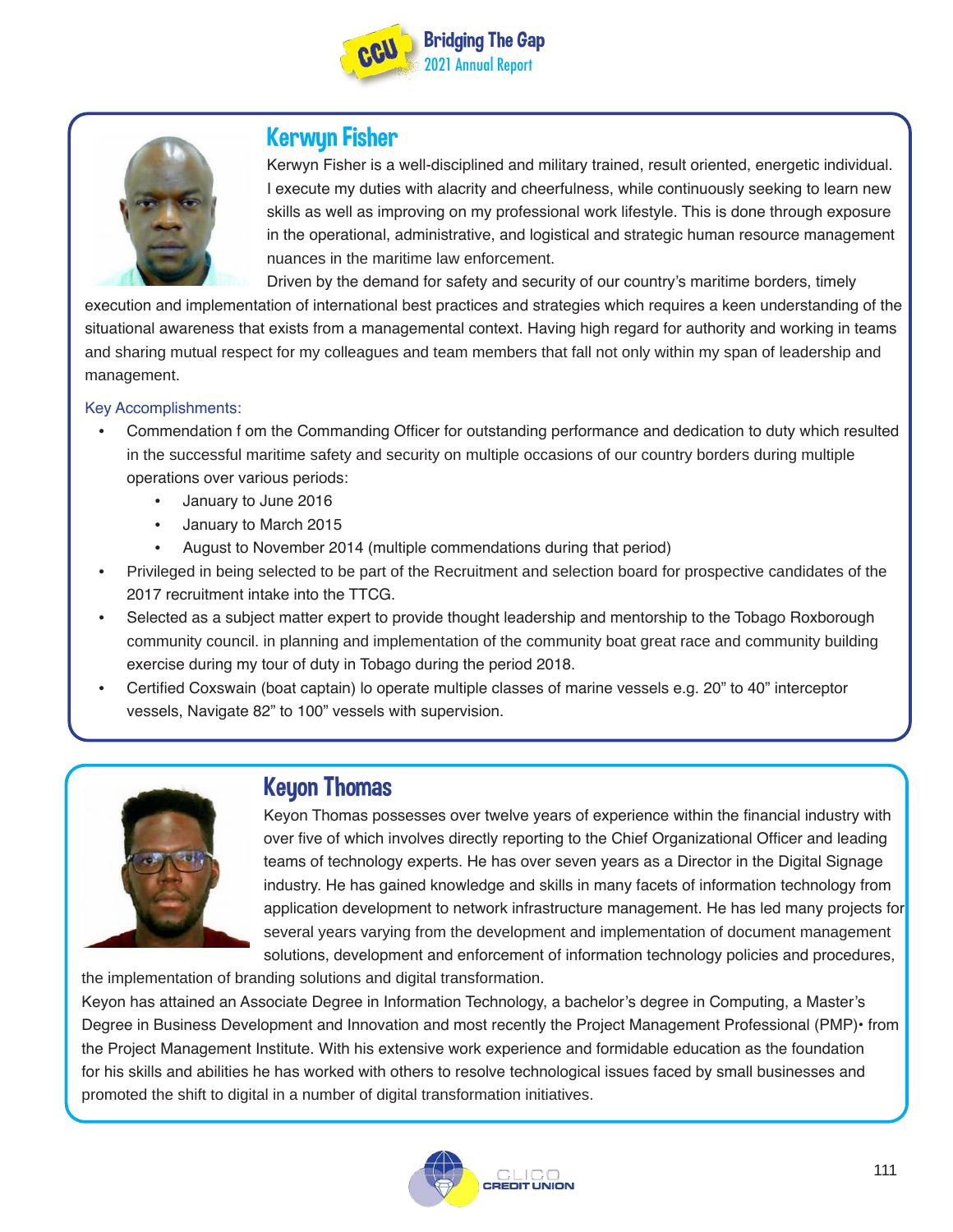



## Michelle Wallace FCCA, CA, I-CUDE, EMBA (Distn.)

With over twenty-five (25) years of experience in Finance, Accounting and Management, Michelle Wallace has a wealth of knowledge in Business and Administration, Strategic and Tactical Planning, Re-engineering Processes, Change Management, Project Management, and Development Education.

Michelle served as the Finance Manager at a Credit Union (Trinidad and Tobago) for thirteen (13) years and sat on its Senior Management Team. She was instrumental in stabilising

the finances and developing and implementing best practices, which saw her credit union winning national awards for the Most Improved Financial Performance two (2) years in a row. During her tenure, she was admitted a Fellow of the Association of Chartered Certified Accountants (FCCA) and also earned the local accounting designation of Chartered Accountant (CA).

Her love for the Cooperative Movement saw her earn the Caribbean Development Educator (CaribDE) designation, having attended the inaugural Program in St. Lucia (May 2010). Since then, Michelle has:

- Mentored for six (6) regional CaribDE classes (Grenada, St. Vincent, St. Lucia, Trinidad);
- Co-facilitated for two (2) regional classes (St. Lucia, Trinidad);
- Served as National Coordinator for the past six (6) held in Trinidad (2017-2022); piloted the first Financial Reality Fair© in the Caribbean, for students/youth to increase their knowledge related to handling personal finances and the reality of living on their own (April 2012);
- Led four (4) subsequent Reality Fairs across Trinidad and in St. Lucia (November 2014-October 2017) impacting a total 1,200 students and credit union members.

Michelle has attended numerous local, regional and international credit union conferences including CUNA Mutual's Discovery Conference, WOCCU's Leadership Conference, Connecticut League Leadership Conference and AML/ Financial Crimes conference. She also interned at her credit union's international partner, Seasons Federal where she was exposed to the North American credit union system.

Michelle completed the International Credit Union Development Education (I-CUDE) designation in Denver in 2015, having completed the US CUDE program in Madison, Wisconsin in 2014. By September 2017, she was awarded the Executive Master of Business Administration with Distinction (EM BA) from the UWI Arthur Lok Jack Graduate School of Business. By November of 2017, on the eve of the First CaribDEs of Trinidad and Tobago National Forum, she was awarded the coveted "CaribDE Champion" designation by the regional Faculty.

Since July 2020, Michelle is the Management Accountant at Global Financial Brokers Limited. A resident of Santa Cruz, she is also the Immediate Past President and current LCIF Co-ordinator of the Sea Front Lions Club and is constantly involved in community work. She is deeply rooted in her family, enjoys giving of her time, talent, and means as a member of a global service organization.

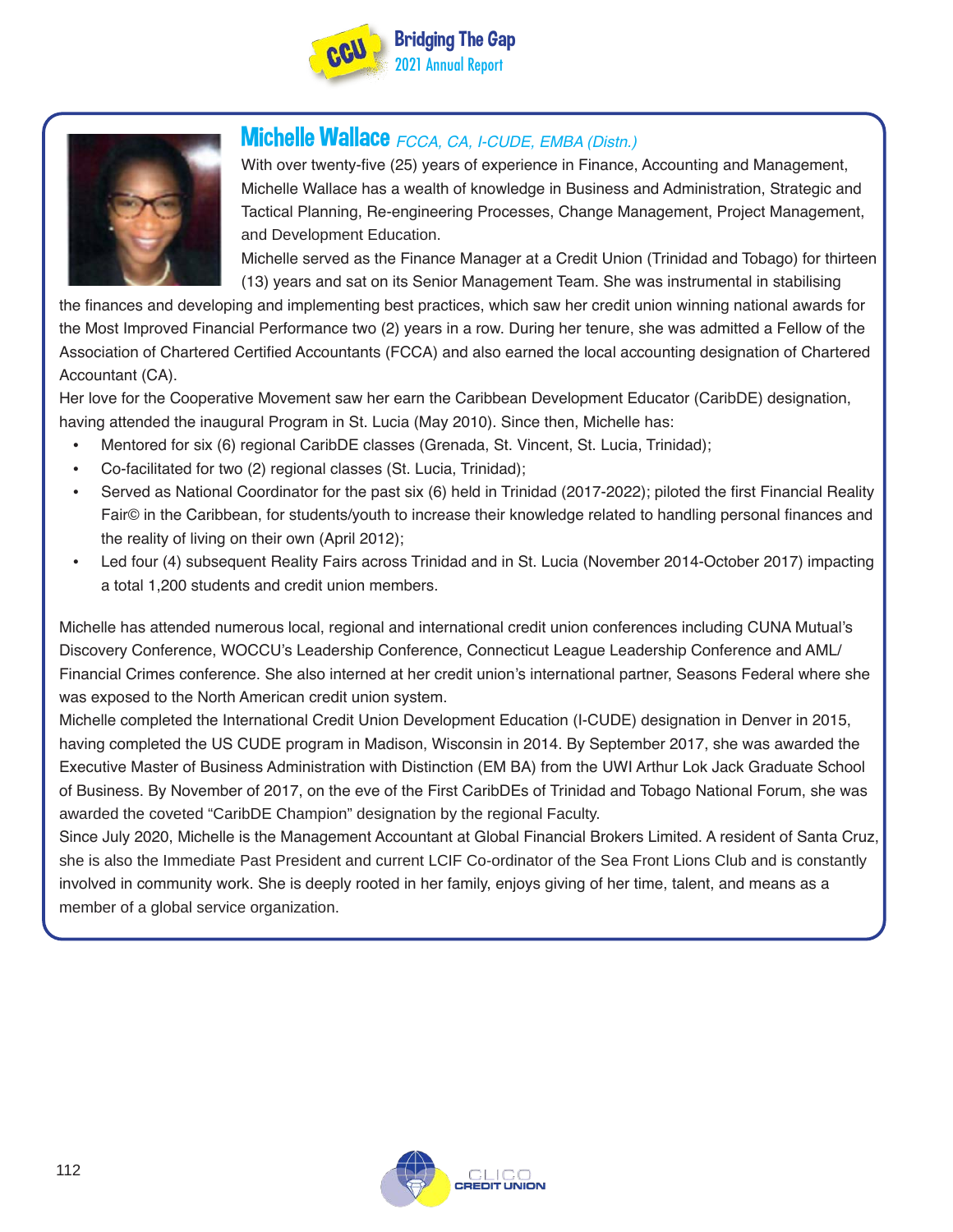



## Peter Kong

Peter Kong has 23 years of combined experience in the Financial Services industry in Investment Analysis, Relationship Management, Commercial and Corporate Lending, Insurance and Financial Planning. Has been a Financial Advisor with Sagicor Life Inc for the past 11 years, but has been managing the insurance requirements of commercial and individual clients for the past eleven (14) years.

A Graduate of U.W.I. with a BSc in Economics and several certifications with The American College of Financial Services in the USA.

Has been a Moderator with TTAIFA (Trinidad & Tobago Association of Insurance & Financial Advisors) since 2015 in courses such as Foundations of Retirement Planning and Essentials of Life Insurance.



# Robert Robinson

Robert Robinson is a former Executive with Government Administration and Corporate Management experience who is committed to excellence, with strong communication, motivation and mentoring ability. I am a strategic thinker with exemplary decision-making and problem-solving abilities, and I pride myself on my high level of commercial awareness. Skills include:

- Critical Thinking
- Problem Analysis
- Teamwork
- **Effective Communication**
- Relationship Building
- Change Management
- Motivational Leadership

#### Leadership

- As Permanent Secretary, coordinated the programmes and projects of the 'Divisions of the Ministries of Works & Transport and Housing;
- As Director of Planning (Chief Planning Officer), managed and directed the project development activities of the Planning Divisions of the Ministries of Works & Transport and Housing

Strategic Planning

- Developed Strategic Plan of the Ministry of Works & Transport
- Member of the Government of Trinidad & Tobago Vision 2020 Housing Development Plan

#### Contract Negotiation

- Government Negotiator in Build-Own-Operate-Transfer: (BOOT) Project (2000)
- Negotiated contracts in Training & Development
- Conducted Surveys Infrastructure Projects

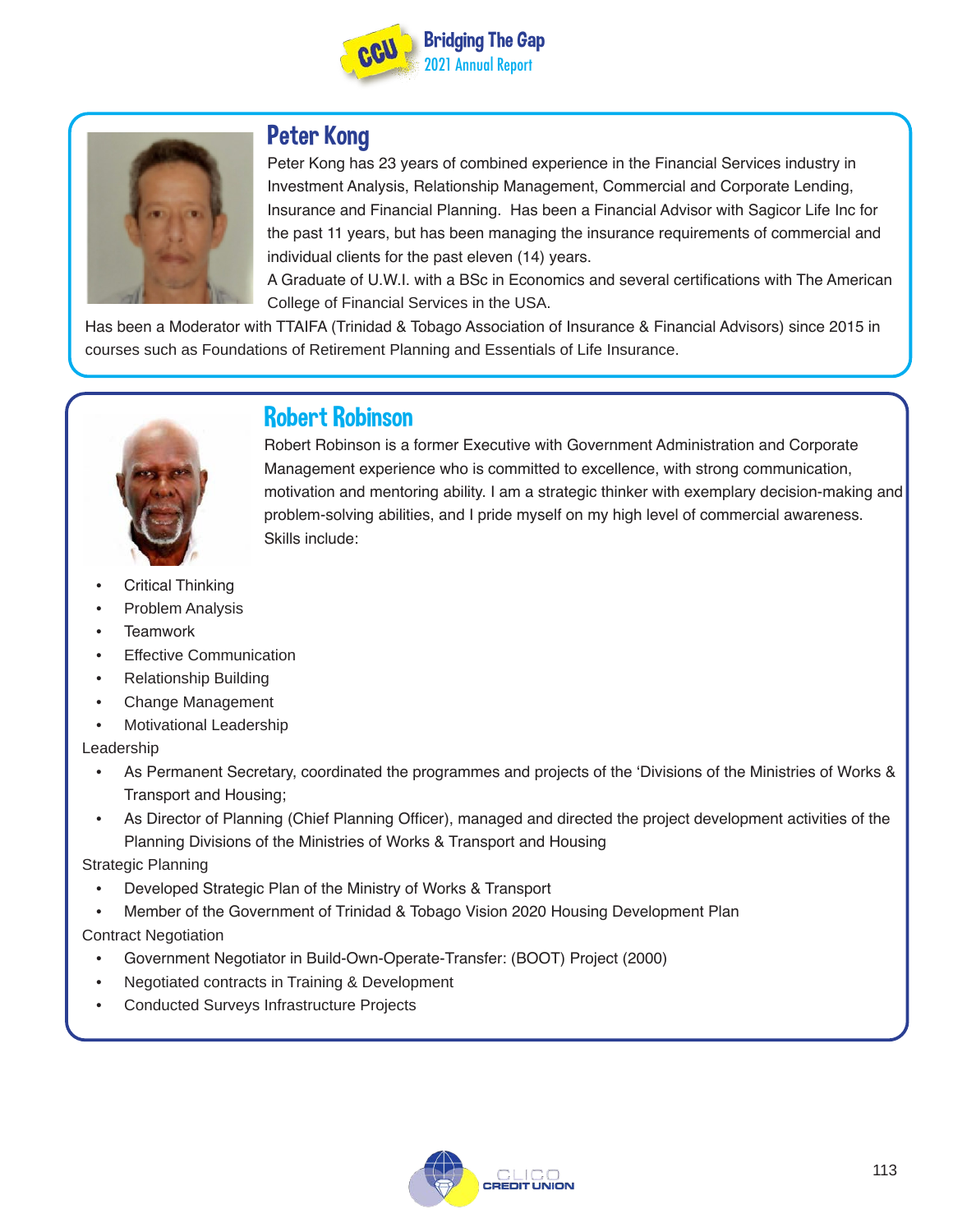

**Nominees** *Supervisory Committee*



## Antar Hosein Sukra

Antar joined the CLICO Credit Union family in 1997. He has given twenty-five (25) years of service to the Trinidad and Tobago Defence Force (Regiment). He is a very focused individual who holds a MSc in Criminology Criminal Justice and a BSc in Sociology. Further, he has achieved military certification and recognition in several workshops and programmes of study namely:

- a. Asset Forfeiture/Money Laundering (2004)
- b. Terrorism Awareness Prevention (2007)
- c. Cybercrimes Awareness(2016)
- d. E-Mail & Cell Phone Forensics Analysis (2016)

Mr. Antar has years of military experience in team oriented environments and was very successful in his ability to manage military oriented Operations. He has been a member of the Credit Union for the past twenty-five (25) years and is desirous of offering himself for service on the Supervisory Committee.



### Avian Reid

I am Avian Reid and reside in the county of St. Patrick of Trinidad. I have been employed in the Corporate Communication and Production Department of the Office of the Parliament of Trinidad and Tobago as a Digital Archivist Assistant since April 2016. Throughout my acedamic years, I have earned a MBA Logistics and Supply Chain Management and ABE Advanced Diploma in Business Management.

I started my journey in the cooperative movement on 4th August 2008, where I was employed at Antilles Employees' Credit Union. There I also became a member and started to enjoy the benefits of

belonging to a cooperative. To this day I am a strong believer in the cooperative movement, cooperative principals and benefits to society.

From August 2017 to September 2021, I was given the privilege to serve as the Secretary of the Supervisory Committee at Antilles Employees Credit Union. During my tenure, I learnt how important it is to preserve the governing standards of a Credit Union. Presently, I am furthering my education in cooperative studies at Cipriani College of Labour and Co-operative Studies.

In my free time, I enjoy learning new skills and events management. I also cherish spending time with family and giving back to my community through volunteering in social like groups.

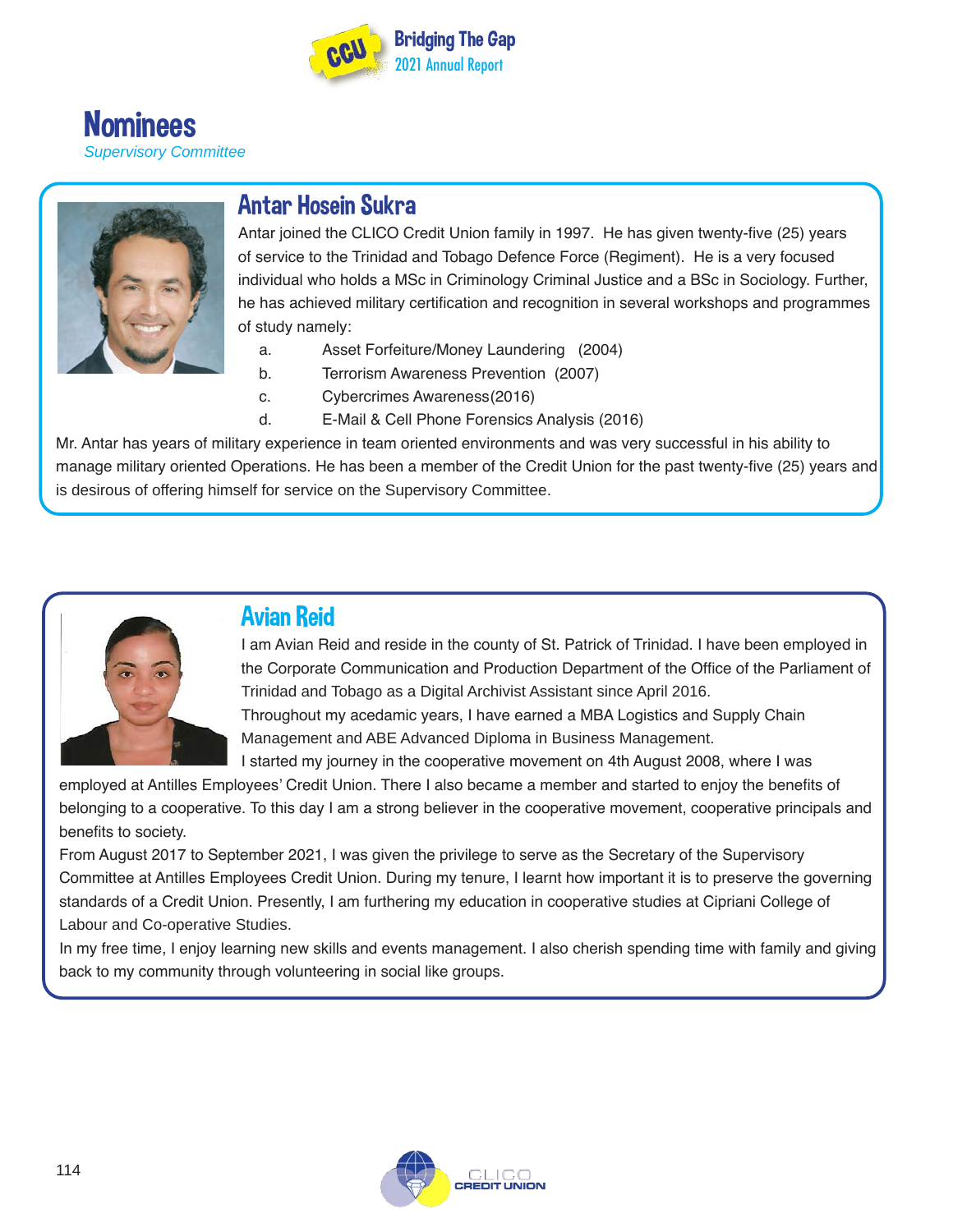

## Cindy Emamdie

Working for the oldest and second largest insurance Company in Trinidad & Tobago, namely, COLFIRE for twenty-eight (28) years have afforded me a wealth of training and experience in underwriting various insurance policies. My tenure at COLFIRE allowed me to work in various Teams throughout the Company managing direct walk-in customers to Agents/ Salesforce to VIP customers and Brokers. My priorities were focused on analyzing and building a profitable book of Business by consistently and efficiently underwriting desirable Personal and Commercial risks for the Company.

My current role as Assistant Customer Experience Manager allows me to champion opportunities to consistently improve the Company's experience; drive customer retention, reduce churn, and increase customer satisfaction. Mapping the customer journey and identifying opportunities to proactively intervene on the customer's behalf; guiding a team in effective customer issues resolution and handling any escalations; developing listening points in the customer journey, defining segmentation of customer base and varying strategies, and identifying opportunities for continuous improvement are some of strengths I possess to assist me in my career path.



## Leslie Nelson

Senior Level Executive with extensive hands-on experience in business management and leadership reporting to Board of Directors. Skilled at partnering finance with core operations and developing productive cross-enterprise alliances. Strong in strategic and operational business planning, budgets, cash management and staff development. Leslie served as the CEO of TBLA from 2011 to 2022.



# Makini Cuffie

Makini brings over 16 years of experience in the accounting and audit industry. A past employee of CIC Insurance Brokers Limited and of PriceWaterhouseCoopers, she has developed key skills in the review and analysis of financial performance and reporting that continue to serve her well. An avid reader, Makini has served on the Education committee for four years (2016 to 2020) and currently serves on Supervisory Committee. She is desirous of serving the Credit Union on the Supervisory committee for another year.

Makini is a focused and motivated individual who maintains optimal service delivery. Currently employed at COLFIRE, Makini is confident that her skillset can be put to good use at CCU.



# Roddan Davis

I have been serving in the Trinidad & Tobago Defence Force for over 15 years and has been a member of the Credit Union for the past 15 years. I am is currently employed as a Payroll Supervisor at Trinidad and Tobago Defence force Finance Department. I am a member of the Institute of Chartered Accountants of Trinidad & Tobago (ICATT). I am currently pursuing my BSc in Information Technology and applying Self-Studies in FIA/ACCA Level 2.

I am an avid cricket fan; I am a qualified and certified West Indies Cricket Umpire (WICU) and a member of the Trinidad & Tobago Cricket Umpires Association (TTCUA). I currently serve on the national panel of Umpires. I also serve as the Chairman of the East Zone Cricket Umpires and the Treasure of the East Zone Cricket Council.

I am confident that with my wealth of knowledge in finance and service renders me worth of service to the credit union. I am offering myself for service on the Supervisory Committee.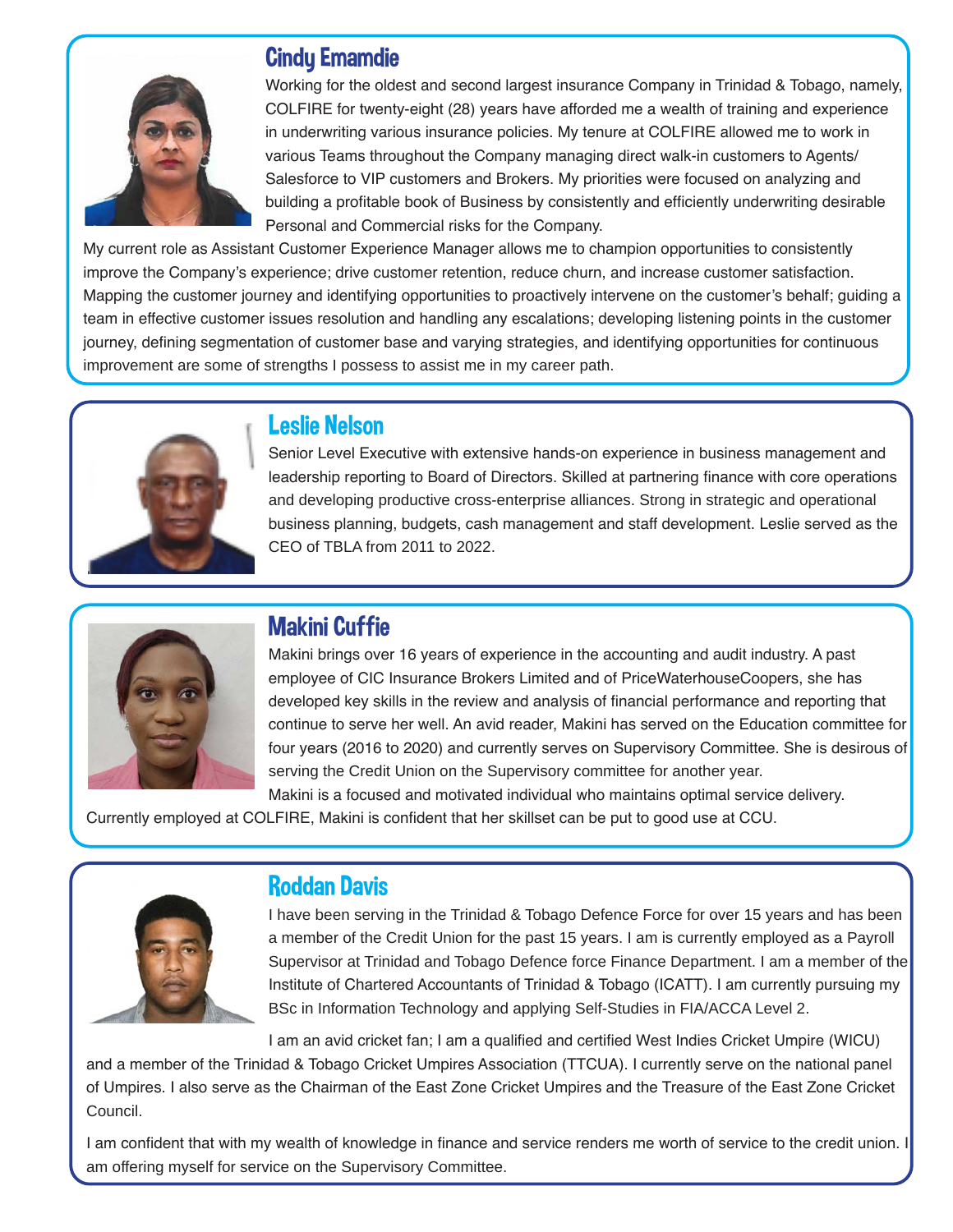





# Analdo Russell

Over ten (10) years of junior and senior management experience with extensive knowledge in Human Resource Management and Defence & Security. Methodical and results-oriented, stakeholder focussed professional, with management experience in a range of industries including human resource, defence and security, industrial relations and education both in the public and private sector. A proven track record in monitoring human resource and security systems within the Trinidad and Tobago Defence Force.



## Cindee Ambrose

Cindee Ambrose has been employed with COLFIRE for the past 9 years in the position of HR Coordinator-Organizational Development. She is the holder of an BSc in Project Management and is currently pursuing a specialized MSc in Human Resource Management. She also holds the following credentials

- Certified HR Professional SHRM-CP.
- Certified Ethics Associate
- Certified Team Supervisor

Cindee considers herself a continuous learner and embraces every opportunity to grow and develop both personally and professionally. Having been a member of the Credit Union for the past 8 years and served on the Credit Committee for the past year, she is desirous of offering herself for service once again.



# Crystal Padarath

My name is Crystal Padarath and I am 32 years of age. I am a Marketing professional and a strong advocate for digital transformation in companies.

I recently joined LabOne Ltd as the Manager in Marketing and my core project is implementation of ISO 15189 to the company, this will improve operating standards and give them a competitive advantage in the Trinidad and Tobago market. Prior to that I was employed with Tatil Life Assurance Ltd for 8 years as a Marketing Associate.

At Tatil Life, I gained a wealth of experience in various areas such as analysing customer demographics and purchasing preferences, compiling Sales Reports, conducting qualitative and quantitative research into the target market and driving incentive programs. I was also on the Planning Committee for the Salespersons' Awards, Retirement Expositions, Web Portal Development, Annual Corporate Strategic Planning and New Product Development Committees. I was also the team lead for the Customer Data update project which managed to achieve 56% success.

I also have experience in using the Survey Monkey Platform to capture the sentiments of Tatil Life's New Customers to improve the Net Promoter Score and enhance the Customer's Experience.

I also played a vital role in transforming all the Company's hard copy application forms into Adobe Editable PDF (Accessible on the Web-Page) to ensure business continuity, along with the building of data dashboards for the Sales teams.

Academically, I have successfully completed my Master of Business Administration, with strategic focus on International Marketing Communication, from the Australian Institute of Business. I also possess a Bachelor of Arts in Business Administration from the University of Hertfordshire and an Advanced Diploma in Business Management.